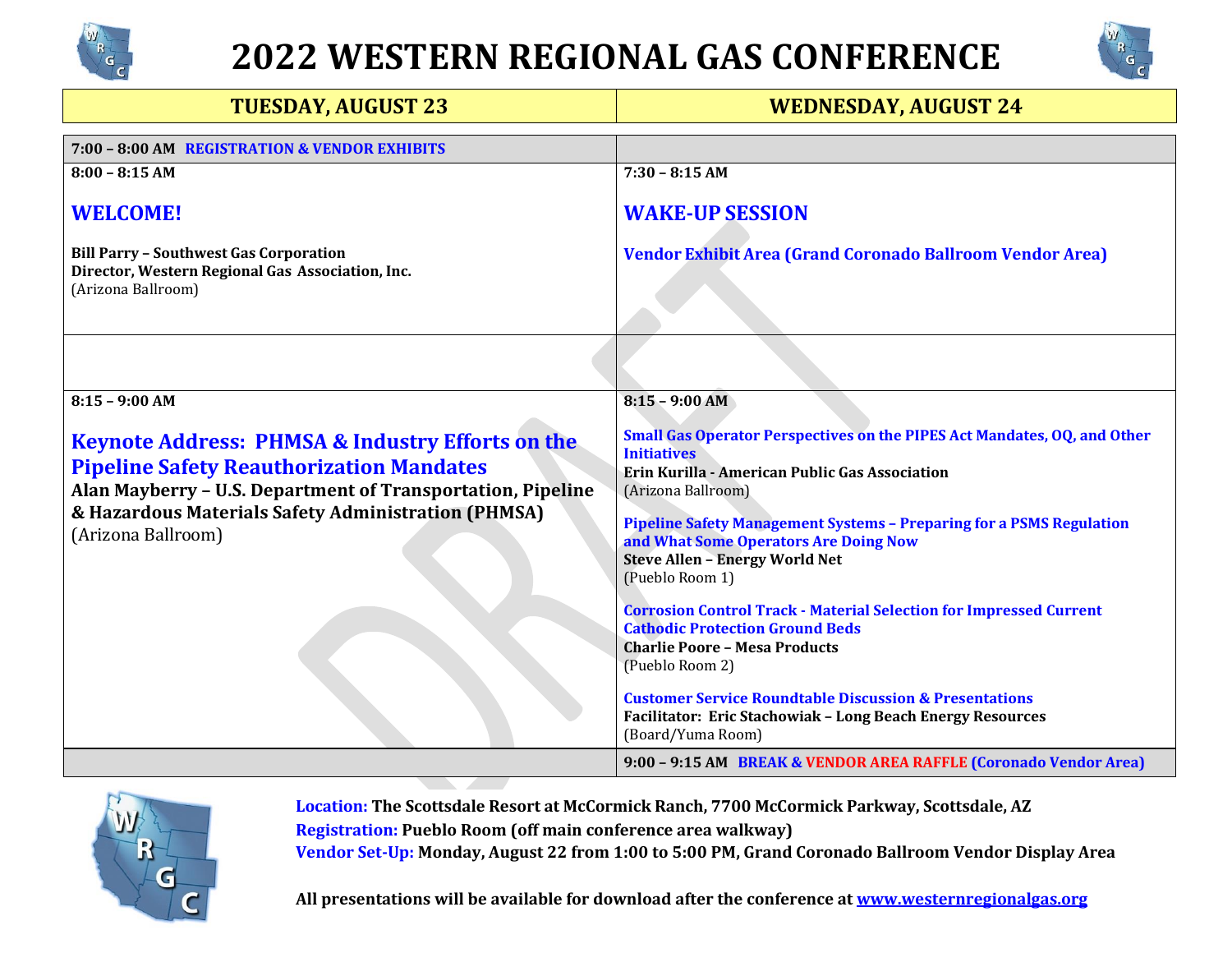



| <b>TUESDAY, AUGUST 23</b>                                                                                                                                                                           | <b>WEDNESDAY, AUGUST 24</b>                                                                                                                                                                                                |
|-----------------------------------------------------------------------------------------------------------------------------------------------------------------------------------------------------|----------------------------------------------------------------------------------------------------------------------------------------------------------------------------------------------------------------------------|
| $9:00 - 9:45 AM$                                                                                                                                                                                    | $9:15 - 10:00$ AM                                                                                                                                                                                                          |
| Pipeline Safety Rulemaking Updates and Advisories: NPRM, Final Rule and<br><b>Related Regulatory Activity</b><br><b>Chris McLaren - PHMSA</b><br>(Arizona Ballroom)                                 | <b>Gas Transmission Rule Compliance with RIN 2 - Operator Objectives</b><br>DeWitt Burdeaux - RCP Inc.<br>(Arizona Ballroom)                                                                                               |
| <b>Advanced Leak Detection Technology - LDAR and Methane Emission</b><br><b>Quantification</b><br><b>Alnoor Ebrahim-Southern Cross</b><br>(Pueblo Room 1)                                           | <b>New Solutions for Isolating Distribution Pipelines; Double Block &amp; Bleed</b><br>Stop-Off for Steel Distribution; PolyStop Quick Connect for Plastic Stop-Off<br><b>TD Williamson Corporation</b><br>(Pueblo Room 1) |
| <b>Corrosion Control Track - Recent PHMSA Rule Changes (Gas Transmission</b><br><b>RIN 2) and the Impact to Corrosion Control Activities</b><br>Tom Finch - PHMSA Western Region<br>(Pueblo Room 2) | <b>Gas Distribution HCA &amp; Complex Class Location Analysis Using ArcGIS for</b><br><b>Line Marker Placements</b><br>Kris Kerr - G2 Integrated Solutions - Jen Brewer - PG&E<br>(Pueblo Room 2)                          |
|                                                                                                                                                                                                     | <b>Customer Service Roundtable Discussion &amp; Presentations</b><br>Facilitator: Eric Stachowiak - Long Beach Energy Resources<br>(Board/Yuma Room)                                                                       |
| 9:45 - 10:15 AM BREAK & VENDOR AREA RAFFLE (Coronado Vendor Area)                                                                                                                                   | 10:00 - 10:15 AM BREAK & VENDOR AREA RAFFLE (Coronado Vendor Area)                                                                                                                                                         |
| $10:15 - 11:00$ AM                                                                                                                                                                                  | $10:15 - 11:00$ AM                                                                                                                                                                                                         |
| <b>NAPSR-PHMSA Distribution Team Updates for Operators</b><br><b>Chris McLaren - PHMSA</b><br>(Arizona Ballroom)                                                                                    | <b>Gas Technology Institute - Advanced Training Technologies (AR, VR, etc.)</b><br>for Gas Operators<br>Ray Deatherage - Gas Technology Institute<br>(Arizona Ballroom)                                                    |
| <b>Tunable Diode Laser Absorption Spectroscopy Technology for Leak Survey</b><br>and Advanced Mobile Leak Detection<br><b>Paul Wehnert - Heath Consultants</b><br>(Pueblo Room 1)                   | <b>PHMSA Western Region Updates, Inspection Results, Compliance Actions</b><br>Tom Finch - PHMSA Western Region<br>(Pueblo Room 1)                                                                                         |
| <b>Corrosion Control Track - AC Interference Monitoring and Mitigation</b><br><b>Modeling</b><br><b>Gerald Haynes - Elsyca</b><br>(Pueblo Room 2)                                                   | <b>Methane Recovery During Purging and Emissions Reduction and Tracking</b><br><b>Options (Natural Gas Compression Technology)</b><br><b>Jason Vosburgh - Onboard Dynamics</b><br>(Pueblo Room 2)                          |
|                                                                                                                                                                                                     | <b>Customer Service Roundtable Discussion &amp; Presentations</b><br><b>Facilitated by Long Beach Energy Resources</b><br>(Board/Yuma Room)                                                                                |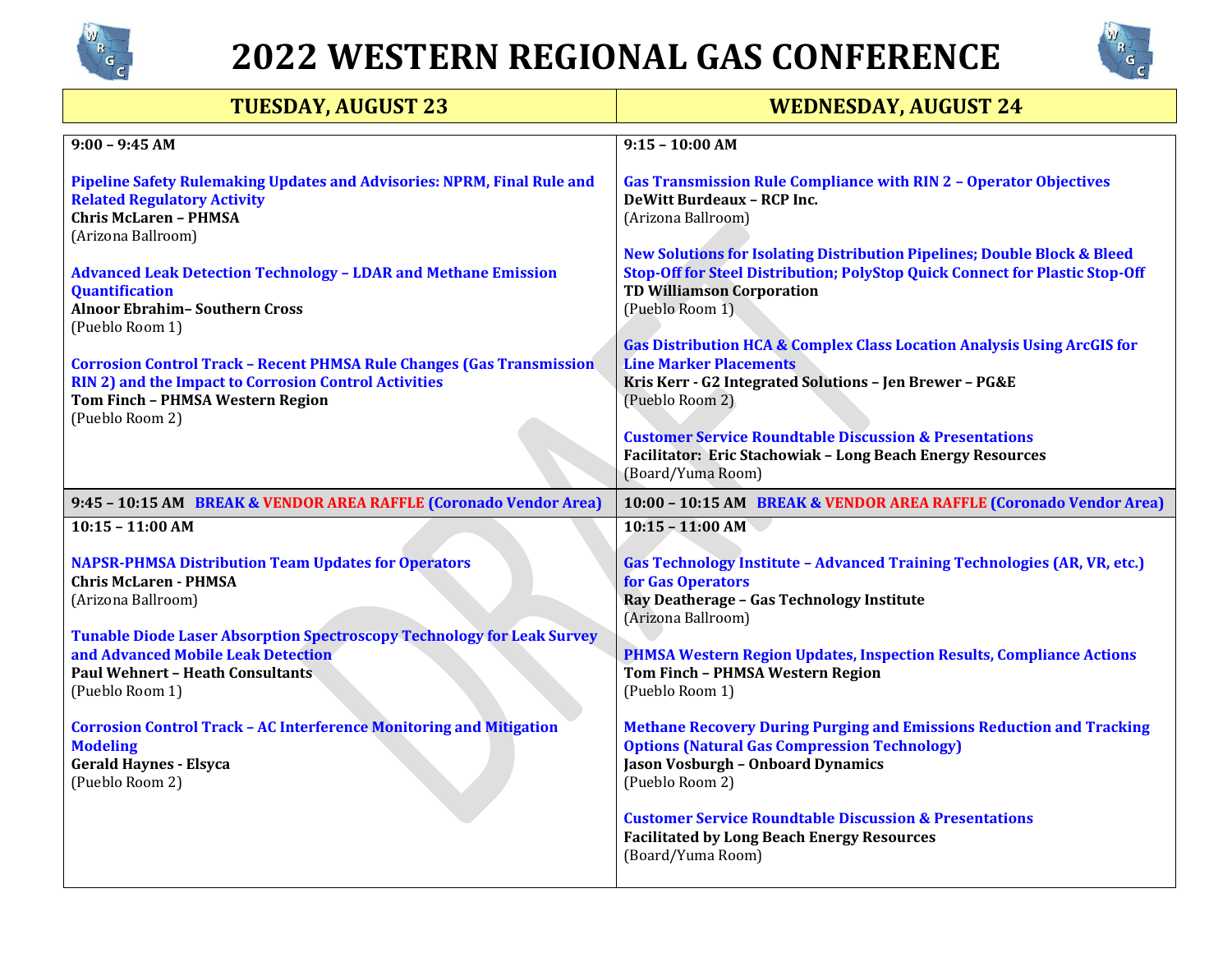



| <b>TUESDAY, AUGUST 23</b>                                                                                                                                | <b>WEDNESDAY, AUGUST 24</b>                                                                                                              |
|----------------------------------------------------------------------------------------------------------------------------------------------------------|------------------------------------------------------------------------------------------------------------------------------------------|
| 11:00 - 11:15 AM BREAK & VENDOR EXHIBITS (Coronado Vendor Area)                                                                                          | 11:00 - 11:15 AM BREAK & VENDOR EXHIBITS (Coronado Vendor Area)                                                                          |
| 11:15 AM - 12:00 PM                                                                                                                                      | 11:15 AM - 12:00 PM                                                                                                                      |
| <b>National Transportation Safety Board - Incident Updates &amp; Reports</b><br><b>Kim West - NTSB</b><br>(Arizona Ballroom)                             | <b>Using Satellite Technology for Methane Emission Detection and Leak Survey</b><br><b>Jay Almlie - Satelytics</b><br>(Arizona Ballroom) |
| <b>Methane Emission Reduction and Recovery Technology and Other Updates</b><br>Dennis Jarneke - GTI Energy (Gas Technology Institute)<br>(Pueblo Room 1) | One Call Perspectives on the 811 Emergency Reports and Updates<br>Louis Panzer - North Carolina 811<br>(Pueblo Room 1)                   |
| <b>Corrosion Control Track - DC Interference Challenges</b><br>Paul Sedlet - Accurate<br>(Pueblo Room 2)                                                 | <b>Pipeline Integrity Threats and Applicable Assessment Methods</b><br><b>Scott Kimery - HDR Engineering</b><br>(Pueblo Room 2)          |
|                                                                                                                                                          | <b>Customer Service Roundtable Discussion &amp; Presentations</b><br><b>Speaker TBD</b><br>(Board/Yuma Room)                             |
| 12:00 - 1:30 PM LUNCH BREAK (Arizona Room, Raffle in Coronado)                                                                                           | 12:00 - 1:30 PM LUNCH BREAK (Arizona Room, Raffle in Coronado)                                                                           |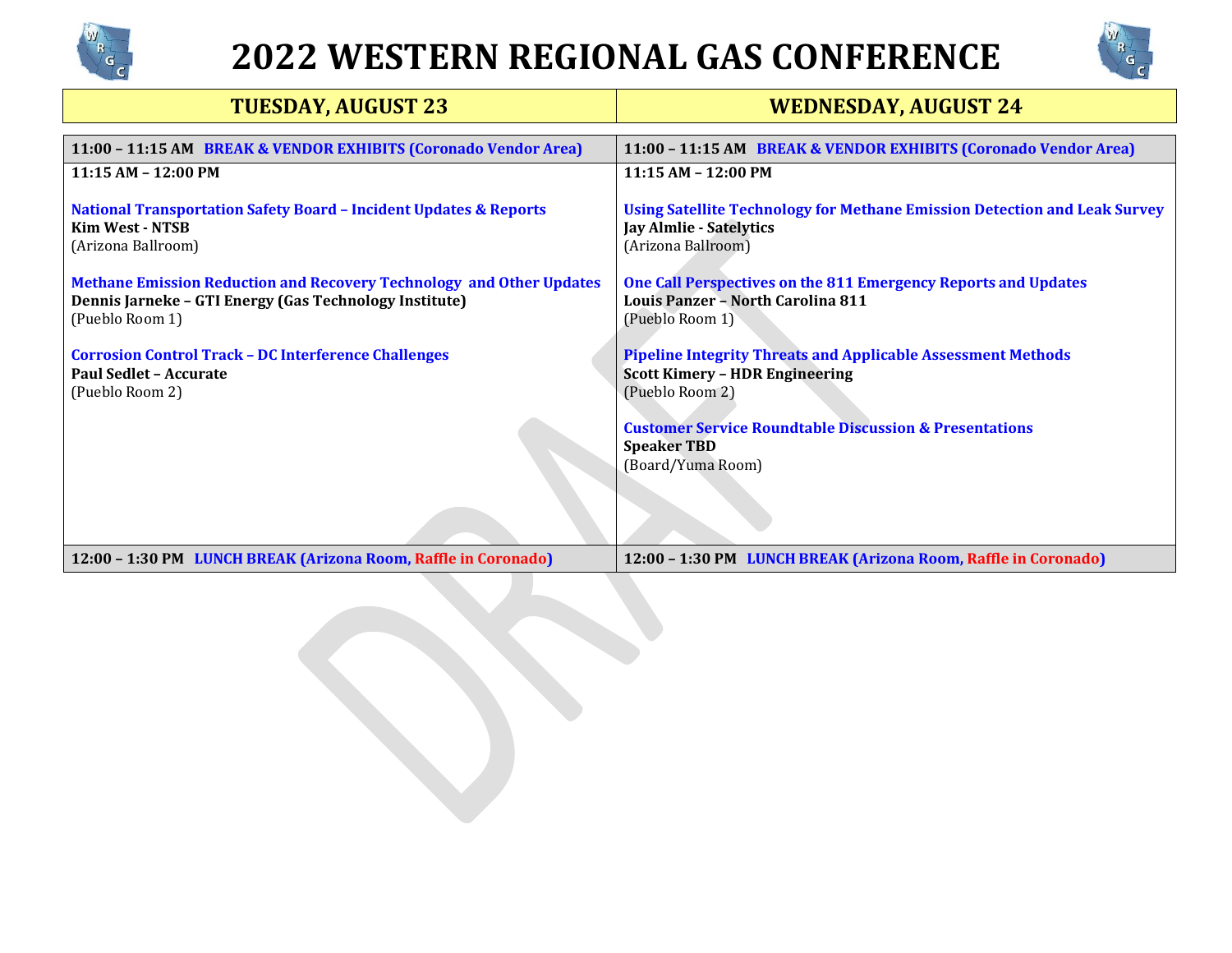



| <b>TUESDAY, AUGUST 23</b>                                                                                                                                                | <b>WEDNESDAY, AUGUST 24</b>                                                                                                                                               |
|--------------------------------------------------------------------------------------------------------------------------------------------------------------------------|---------------------------------------------------------------------------------------------------------------------------------------------------------------------------|
| $1:30 - 2:15$ PM                                                                                                                                                         | $1:30 - 2:15$ PM                                                                                                                                                          |
| Review of the Automatic Shutoff Valve/Remote Control Valve Final Rule<br>Bryan Frye - Southwest Gas; Lane Miller, PHMSA<br>(Arizona Ballroom)                            | AGA Updates: Gas Transmission, Class Location, PIPES Act Mandates, etc.<br>Sonal Patni - American Gas Association<br>(Arizona Ballroom)                                   |
| <b>Gas Gathering Rulemaking RIN 3 Updates</b><br><b>Chris McLaren - PHMSA</b><br>(Pueblo Room 1)                                                                         | <b>OQIP Project Updates - How Does OQ Relate to Incidents? - PHMSA/</b><br><b>State OQ Inspection Perspectives</b><br><b>Warren Miller - Industrial Training Services</b> |
| <b>Corrosion Control Track - Pipeline Coating Preparation and Application</b><br><b>Tony Blake - B&amp;W Distributors</b><br>(Pueblo Room 2)                             | (Pueblo Room 1)<br><b>Methane Emission Tracking, Evaluation, and Reporting for Gas Pipelines</b><br>Nhan "Barney" Pham - RCP Inc.<br>(Pueblo Room 2)                      |
| <b>Establishing Pipeline Compliance Program Solutions</b><br>Wally McGaughey/Al Giordano - G2 Integrated Solutions<br>(Board/Yuma Room)                                  | <b>Customer Service Roundtable Discussion &amp; Presentations</b><br><b>Facilitated by Long Beach Energy Resources</b><br>(Board/Yuma Room)                               |
| 2:15 - 2:30 PM BREAK & VENDOR EXHIBITS (Coronado Vendor Area)                                                                                                            | 2:15 - 2:30 PM BREAK & VENDOR EXHIBITS (Coronado Vendor Area)                                                                                                             |
| $2:30 - 3:15$ PM                                                                                                                                                         | 2:30 PM - 3:15 PM                                                                                                                                                         |
| Using the Picarro System for Section 114 PIPES Act Mandates in Leak<br><b>Detection and GHG Emission Reduction</b><br><b>Jeff Lukens - Picarro</b><br>(Arizona Ballroom) | <b>Operator Qualification Emerging Topics- New England OQ NPRM - OQ FAQs</b><br><b>Dennis Kuhn - Astar Consultants</b><br>(Arizona Ballroom)                              |
| <b>Incident Investigation/Emergency Response Lessons Learned</b><br><b>Tony Tetto - AEGIS Loss Control</b><br>(Pueblo Room 1)                                            | <b>Emergency Response - Integrating First Responders</b><br><b>Lindsay Sander - Sander Resources</b><br>(Pueblo Room 1)                                                   |
| <b>Corrosion Control Track - Application of DC De-couplers in Cathodic</b><br><b>Protection Systems</b><br>Jay Warner - Dairyland Electrical<br>(Pueblo Room 2)          | <b>Laboratory Analysis Processes for Material Investigations</b><br><b>Greg Efthemes - Southwest Gas Corporation</b><br>(Pueblo Room 2)                                   |
| 3:15 - 3:45 PM BREAK & VENDOR EXHIBITS (Coronado Vendor Area)                                                                                                            | 3:15 PM ADJOURNMENT & GRAND PRIZE RAFFLE (Coronado Vendor Area)                                                                                                           |